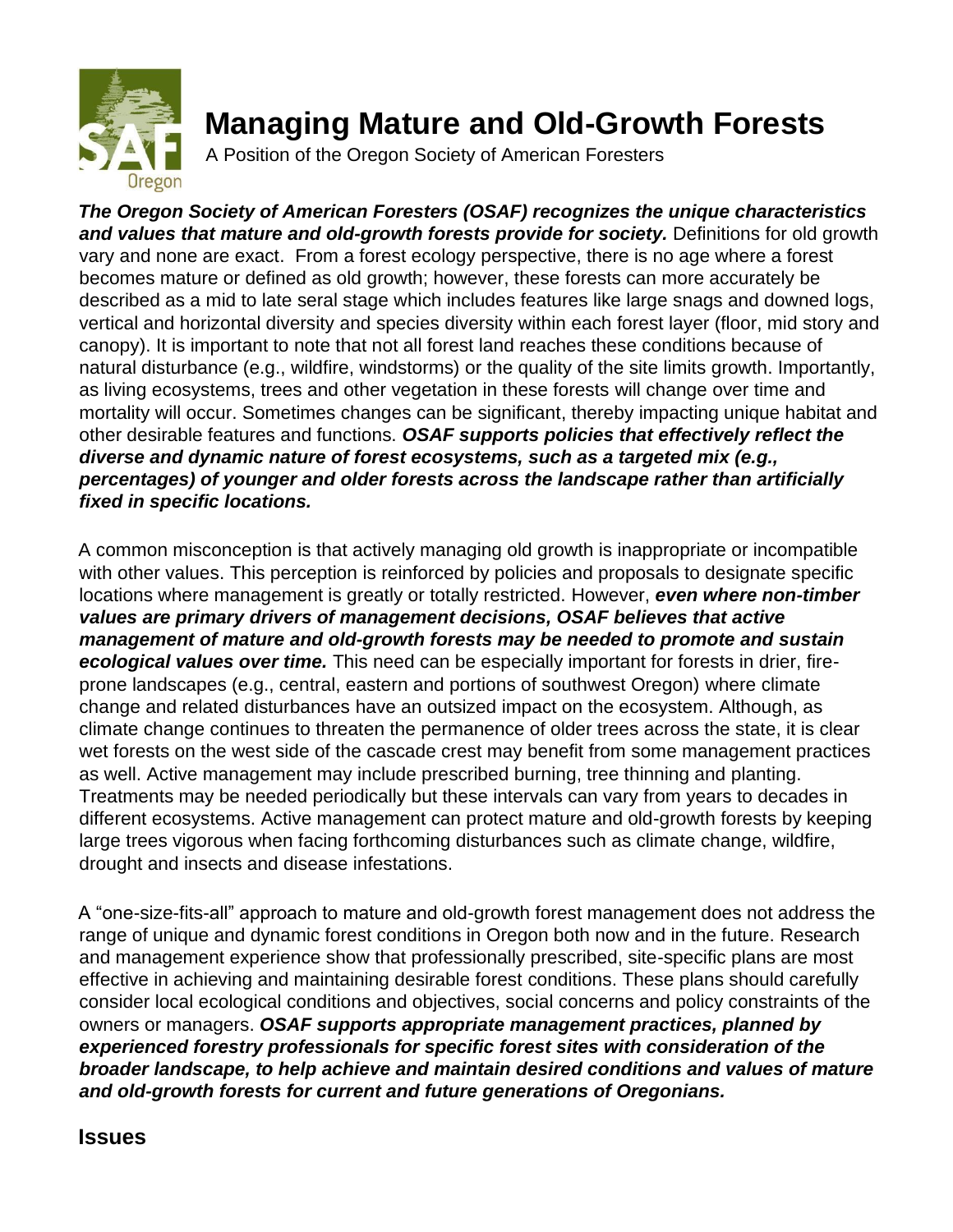Concerns about mature and old-growth forests raise many issues and challenges which highlight important differences in perceptions, values and philosophies. These issues take on added complexity with the range of vital questions that have not been consistently addressed, including:

- 1) the definition of an old-growth forest;
- 2) the specific, desired uses and values of these forests; and
- 3) the detailed objectives and allowances for their management.

Disagreements about these forests have stemmed from widely varying perceptions and preferences, including:

1) the idea that nearly all pre-European settlement forests in Oregon were old growth;

- 2) the idea that these forests and their benefits will persist indefinitely if left unmanaged;
- 3) the values are only obtained from old-growth forests; and

4) contrasting views about the approach or philosophy for managing mature and old-growth forests, e.g., from no-touch "preservation" to strategic active management with incidental economic returns and even, light touch non-commercial treatments.

Current examples of old-growth management issues include policy directives or advocacy that limit the size of trees to be harvested irrespective of their age or species (e.g., no tree greater than 21 inches can be harvested) and age limits (e.g., 120 years), at or above which no trees can be removed. Such approaches greatly oversimplify the features of old-growth forests, do not address their dynamics as living ecosystems, and increasingly restrict management that could help maintain the health and benefits of these forests over the long term. All forests are dynamic and it is important to recognize that they all contain components that grow, compete for resources and eventually die.

### **Background**

The definition of an old-growth forest is not exact (Helms 2004) and it can vary with forest type (dominant species). Old-growth forests often have trees of various sizes, patchiness, large snags and downed wood. However, no one single attribute, be it appearance, tree age, tree size, canopy structure (foliage layers) or species composition, can consistently define old growth. The area or size of an old-growth forest is also important because small areas may not be effective habitat for some old-growth dependent wildlife species. Nevertheless. these components, however small, may be vital refugia and add desirable ecological diversity to the greater landscape. They may also provide aesthetic and educational benefits.

The term "late-successional<sup>1</sup>" is an ecological descriptor of old-growth forests that relates to the time after a disturbance (e.g., wildfire) that initiates the development of a new forest. Ecological definitions are useful in that they reflect key forest processes (e.g., succession and disturbance) and resulting forest structure and habitat. However, old growth also is valued for its intrinsic features that can invoke awe, inspiration and spiritual fulfillment. This is reflected in common descriptors of these forests, such as cathedral, heritage, or ancient. Such labels can suggest some images that may not be accurate for all forest types. Lodgepole pine and aspen, for example, are not long-lived species and thus their forests may contain oldgrowth attributes that are far different from old-growth species with longer life spans (Spies 2004). A forest type and site-specific understanding of a particular forest and its associated values is more useful than an inexact label.

As a dynamic ecosystem with many natural influences, old-growth forests are constantly changing and all have a finite life span, even in the absence of human influences. In northwest Oregon, the amount of old

<sup>1</sup> Succession is the natural, gradual supplanting of one plant community type over another, with a "late-successional" community often considered as part of a final, long-term stage before a catastrophic event (e.g., wildfire) repeats the process, initiating "secondary" succession.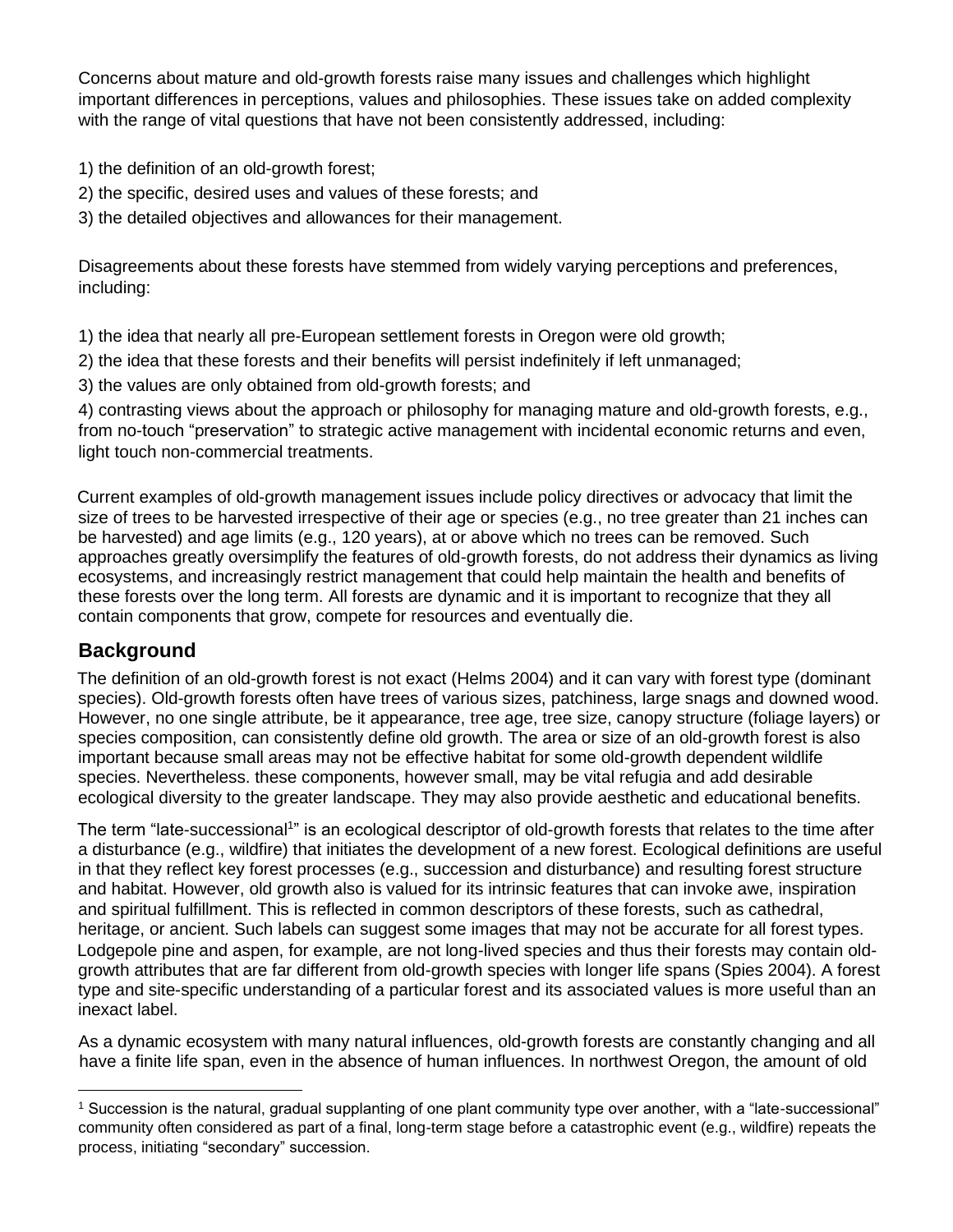growth prior to European settlement has been estimated to vary from about 30 to 70 percent over time and with shifts in location (Teensma et al. 1991, Wimberly et al. 2000, Wells and Anzinger 2001, USDA Forest Service 2003).

In 2012, the US Forest Service estimated the acreage of mature and old-growth forests in the Northwest Forest Plan Area in Oregon at 4.9 million acres. (USDA Forest Service 2015). Considerable acreage of mature and old-growth forests also exist in central and eastern Oregon forests. All forests, including old growth, will eventually succumb to natural disturbances (e.g., wildfires, windstorms, insect infestations) and then regenerate over time. Although old-growth forests can be protected from some disturbances, indefinite protection from natural influences is impossible and thus maintenance of the key values of oldgrowth requires planning for the next cycle, extent and location of old-growth forests. From an ecological perspective, old-growth (as well as early- and mid-successional forests) would not remain in fixed locations but would instead shift in the landscape over time and space.

Historically, large trees in old-growth forests had great commercial value and their harvest supported the development of many Oregon communities. Although large trees are still valuable and prized for lumber and some specialized uses, most mills now manufacture products from younger and smaller trees. Oldgrowth forests now are recognized for much broader values, including unique or rare wildlife habitat, complexity in forest landscapes, scenic recreation experiences, genetic reservoirs, natural heritage and carbon storage. Importantly, the diverse values of older forests, including economic benefits, are not necessarily incompatible with each other. Some state forest lands in the region, for example, are being actively managed to create habitat features of older forests for fish and wildlife diversity while also generating mandated economic benefits to local communities. This approach has not satisfied all interests however and significant pressure on both sides persists. Continued discord has resulted in efforts to pass new legislation, regulation changes and ballot measures for both greater and reduced restrictions on harvest of older forests across the state. However, a mix of forest ownerships managed for a range of forest conditions (young to old) produce a forest landscape with high overall ecological complexity and socioeconomic value.

Forests with older trees can be found in different ownerships, each managed with unique objectives and legal requirements. Specific mandates even exist for old-growth management on public lands. Older and mature forests may not contain every feature of a fully developed old-growth forest, but many of them contain key elements such as large live and dead trees that provide the features important for wildlife habitat. Private landowners have significant leeway in setting their own management objectives and related actions, although Oregon law requires some snags and downed logs to be left in harvest areas. In general, as long as applicable regulations are met, private landowners in Oregon may harvest older and larger trees on their property, some of which may meet an ecological definition of old growth.

Management strategies to promote or maintain old-growth forests depend on the specific ecological goals and the environment in which the forest occurs. Mature and old-growth forests often can benefit from active management to emulate natural processes, including those altered by human needs or activities. This is particularly true in dry, fire-prone forest types in eastern, central, and southwestern Oregon, forests historically dependent on Native American burning (e.g., oak in western interior valley foothills), as well as in forest plantations with limited ecological diversity. There may even be instances where substantial commercial tree harvesting is appropriate, particularly if some down wood and large live and dead trees are left on site. Another example is when restoration of an oak savannah or woodland is the objective. Conifers often encroach on these unique ecosystems and turn into mature stands dominated by conifers. To restore the unique oak habitat, the larger conifer trees would be removed. With a blend of ecological, social and economic objectives, active management strategies such as long rotations with legacy wood retention can promote key old-growth features while also providing forest products.

Importantly, thinning smaller or younger trees in old-growth stands has been shown to improve tree health and vigor of older trees by reducing the competition (Stone et al. 1999, Latham and Tappeiner 2002, McDowell et al. 2003). This activity improves resistance to insect attacks and reduces the risk of stand replacing wildfire. This practice can extend the life of existing old-growth trees and forests while other younger forests develop into an old-growth condition. Thinning in mature forests may hasten old-growth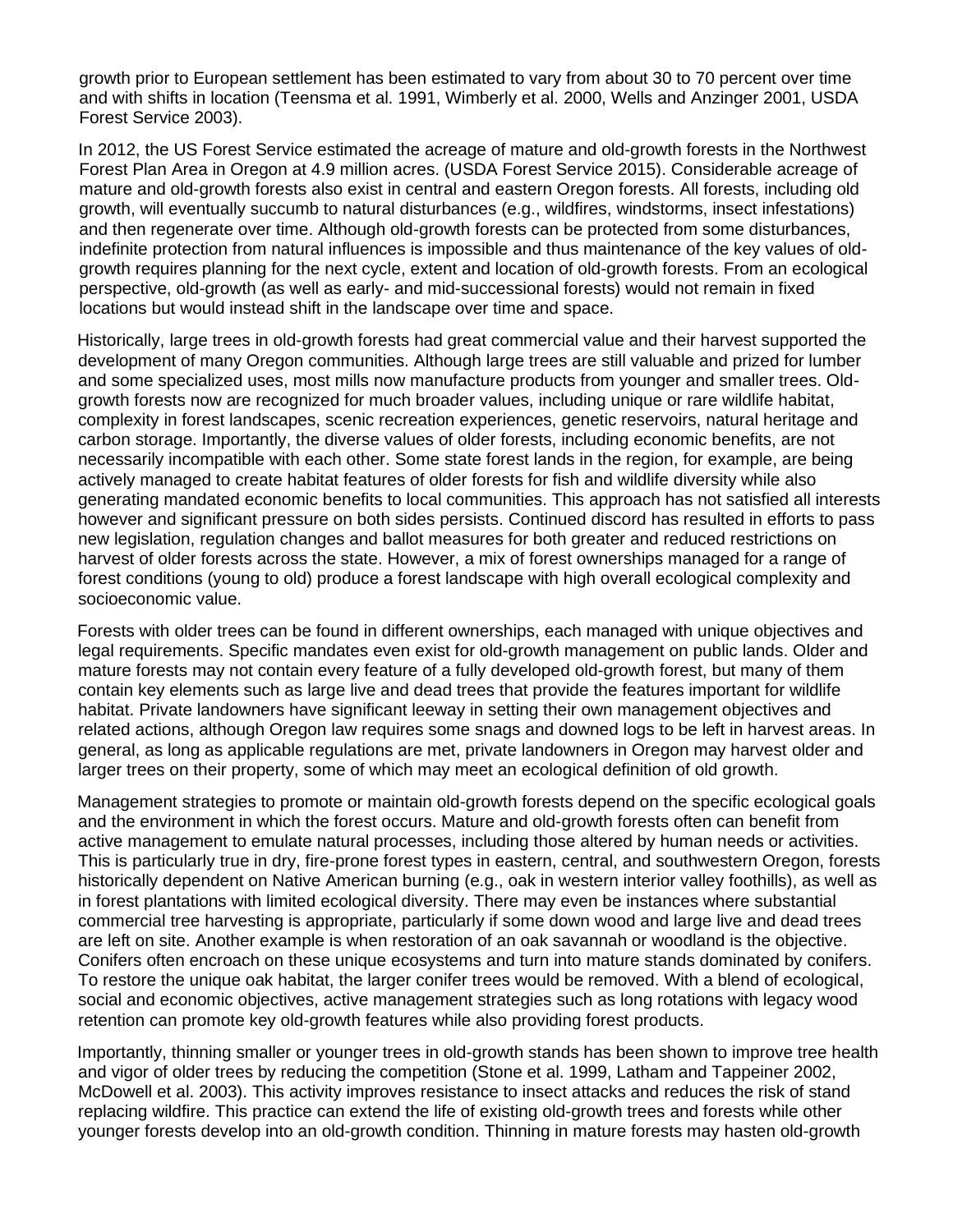structural development (Bailey and Tappeiner 1998; Acker et al. 1998; Newton and Cole 2015). Large trees and old-growth character have also been achieved over time in younger forests after heavy thinning (Newton and Cole 1987). Where stand-replacing wildfire has consumed old-growth forests, such as on federal lands in the 2020 Labor Day fires, active restoration (eg. replanting) can help ensure the timely progression towards old-growth conditions given time. Without reforestation and vegetation management, restoration of conifer forests in some areas may take several decades longer to achieve mature forest characteristics, particularly in areas of severe wildfire and plant competition.

## **Conclusions**

Oregon's forest owners and managers have a broad range of goals that lead to a broad range of management approaches that can promote diverse old and young forests with high ecological and social values. The overall pattern and distribution of forests is an important consideration in sustaining a broad range of values from our forests, and in providing for old-growth features and functions as forests change over time and space.

Misunderstandings and disagreements about the social and ecological roles and management of oldgrowth forests can be reduced by addressing key objectives and related considerations, including careful attention to local conditions and concerns. Like the management of other forests, decisions about oldgrowth forests will benefit from current knowledge and experience-based, site-specific management plans prepared by professional foresters and other specialists. These plans should carefully account for unique site and landscape conditions, detailed objectives, important legal mandates and social concerns.

#### **Selected References**

Acker, S.A., T.E. Sabin, L.M. Ganio, and W.A. McKee. 1998. Development of old-growth structure and timber volume growth trends in maturing Douglas-fir stands. Forest Ecology and Management 104:265-280.

Bailey, J.D., and J.C. Tappeiner. 1998. Effects of thinning on structural development in 40- to 100-year-old Douglasfir stands in western Oregon. Forest Ecology and Management 108: 99-113.

Franklin, J.F., K. Cromack, Jr., W. Denison, A. McKee, C. Maser, J. Sedell, F. Swanson, and G. Juday. 1981. Ecological characteristics of old-growth Douglas-fir forests. General Technical Report PNW-118. USDA Forest Service Pacific Northwest Forest and Range Experiment Station, Portland, OR. 48 p.

Helms, J.A. 2004. Old-growth: what is it? Journal of Forestry 102(3):8-12.

Kimmins, H. 1992. Balancing act: Environmental issues in forestry. Univ. British Columbia Press, Vancouver, BC.

Kohm, K.A. and J.F. Franklin, eds. 1997. Creating a forestry for the 21<sup>st</sup> century. Island Press, Washington, D.C.

Latham, P., and J. Tappeiner. 2002. Response of old-growth conifers to reduction in stand density in western Oregon forests. Tree Physiology 22:137-146.

Maguire, C.C. and C.L. Chambers, eds. 2005. College of Forestry Integrated Research Project: Ecological and socioeconomic responses to alternative silvicultural treatments. Research Contrib. 46, Forest Research Lab., Oregon State Univ., Corvallis.

McDowell, N., J.R. Brooks, S.A. Fitzgerald, and B.J. Bond. 2003. Carbon isotope discrimination and growth response of old *Pinus ponderosa* to stand density reductions. Plant, Cell Environment 26:631-644.

Newton, M., and E.C. Cole. 2015. Overstory development in Douglas-fir-dominant forests thinned to enhance lateseral features. Forest Science 61(4): 809-816.